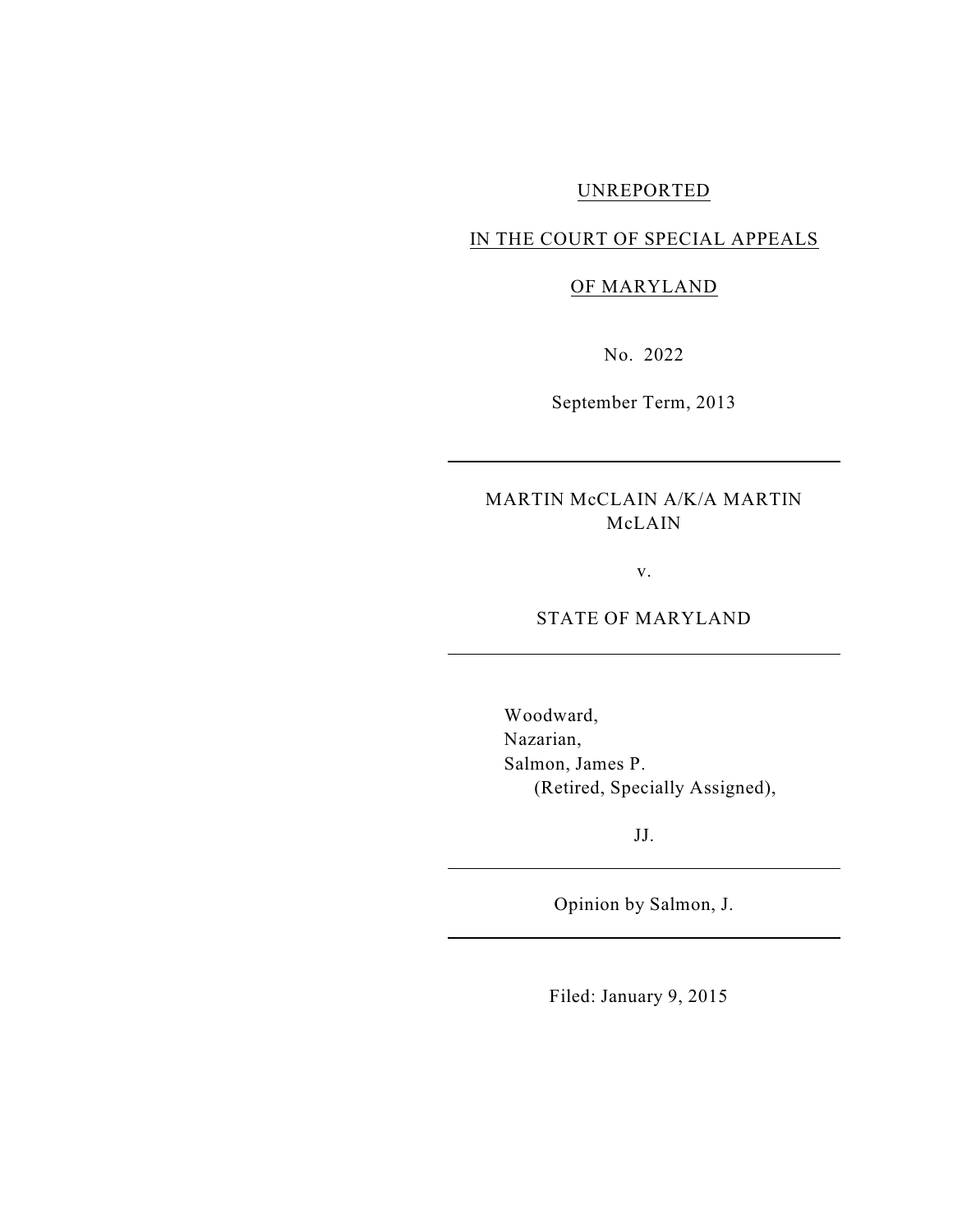Martin McClain a/k/a Martin McLain, (hereinafter "McClain") was charged in the Circuit Court for Baltimore City with possession of heroin and possession of heroin with intent to distribute. On November 6-7, 2013, McClain was tried by a Baltimore City jury, which convicted him of both charges. The court merged the convictions and sentenced McClain to 15 years' incarceration for possession with intent to distribute heroin. In this appeal, McClain presents the following questions:

- 1. Did the court abuse its discretion by qualifying a police officer as an expert in CDS identification, packaging, and sales when the officer had undergone no special training in that field and had never testified before as an expert?
- 2. Did the court plainly err by instructing the jury on "believable doubt" rather than reasonable doubt?

For reasons discussed below, we answer both questionsin the negative and affirm appellant's conviction.

## **I. TRIAL TESTIMONY OF JAMAL JOHNSON**

Baltimore City Police Officer Jamal Johnson testified that at approximately 8:00 a.m. on the morning of December 17, 2012, he and his partner, Officer Davis, were on uniform patrol in the Eastern District of Baltimore City when he noticed a group of about eight people gathered around appellant. Some of the individuals in the group were "standing there with their hands out[.]" After a few seconds, the group disbanded. Officer Johnson drove his patrol car around the block and saw appellant "walking through the rear alley of the 2300 block of Aiken Street at a fast pace." As appellant walked away, Officer Johnson saw appellant take a black plastic grocery bag from his right hand and throw it into a yard.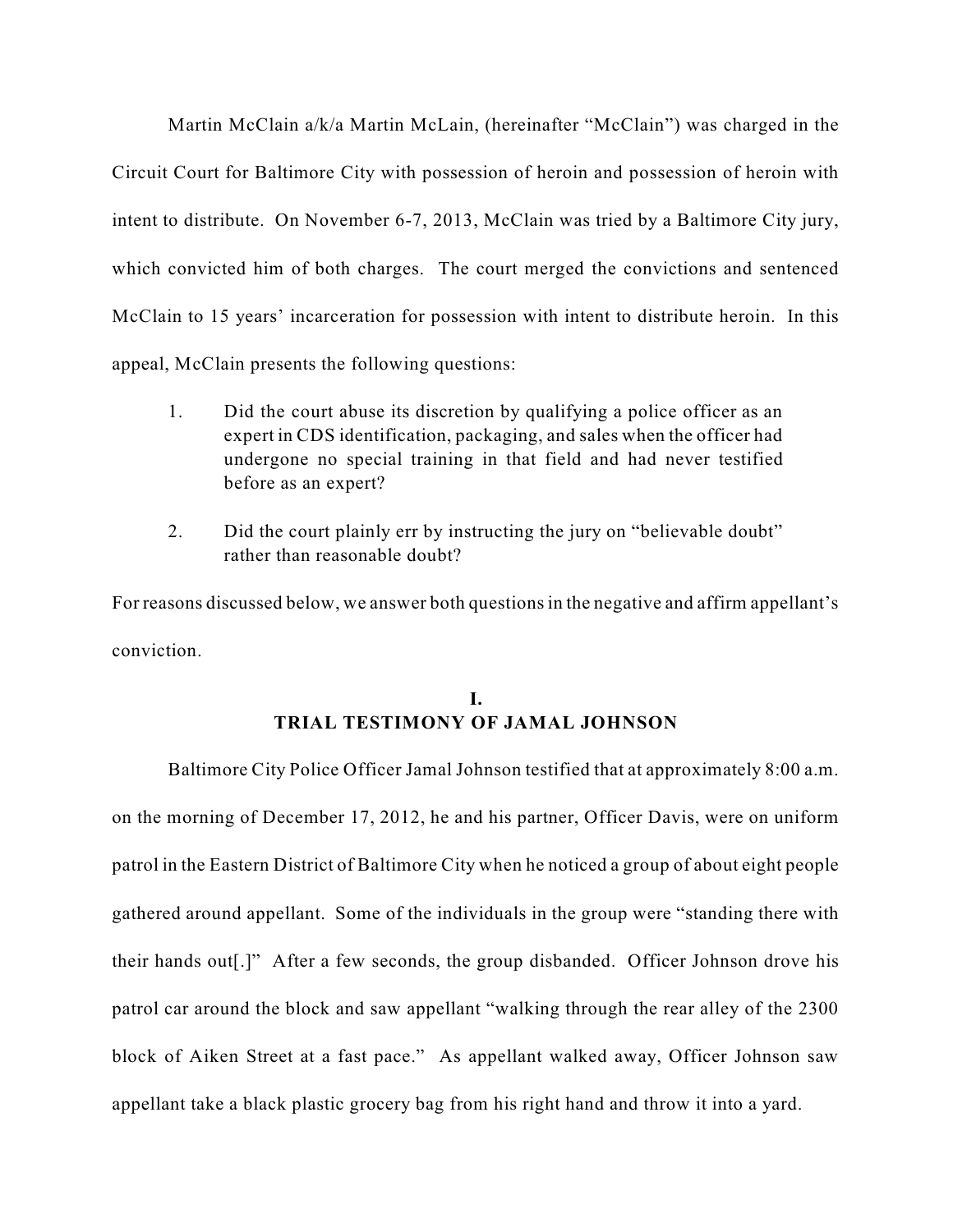Officer Davis got out of the vehicle to stop appellant, while Officer Johnson recovered the plastic bag that appellant had discarded. Inside the black bag were three clear plastic sandwich bags, each containing a separate quantity of clear gel capsules. All of the gel capsules contained a white powdery substance. Officer Johnson suspected that the powdery substance was a controlled dangerous substance (CDS) based upon his training and experience.<sup>1</sup> Appellant was then arrested.

After being qualified as an expert witness, Officer Johnson testified that a single heroin user generally buys a quantity of "ten or less" gel capsules, and that each gel cap costs "about \$10." The total value of the heroin recovered in the black bag discarded by appellant was approximately \$560.

Further facts regarding Officer Jackson's credentials as an expert will be set forth below.

## **II. ANALYSIS**

## **A. Whether the trial judge erred when he allowed Officer Johnson to testify as an expert witness.**

Appellant argues that "the [trial] court abused its discretion by qualifying [Officer Johnson] as an expert in CDS identification, packaging, and sales when the officer had undergone no special training in that field and had never testified before as an expert." Not

<sup>&</sup>lt;sup>1</sup>It turned out that Officer Johnson was correct in his suspicions. A chemist for the State testified that subsequent laboratory tests of the powdery substance proved that the powdery substance that appellant had discarded was heroin.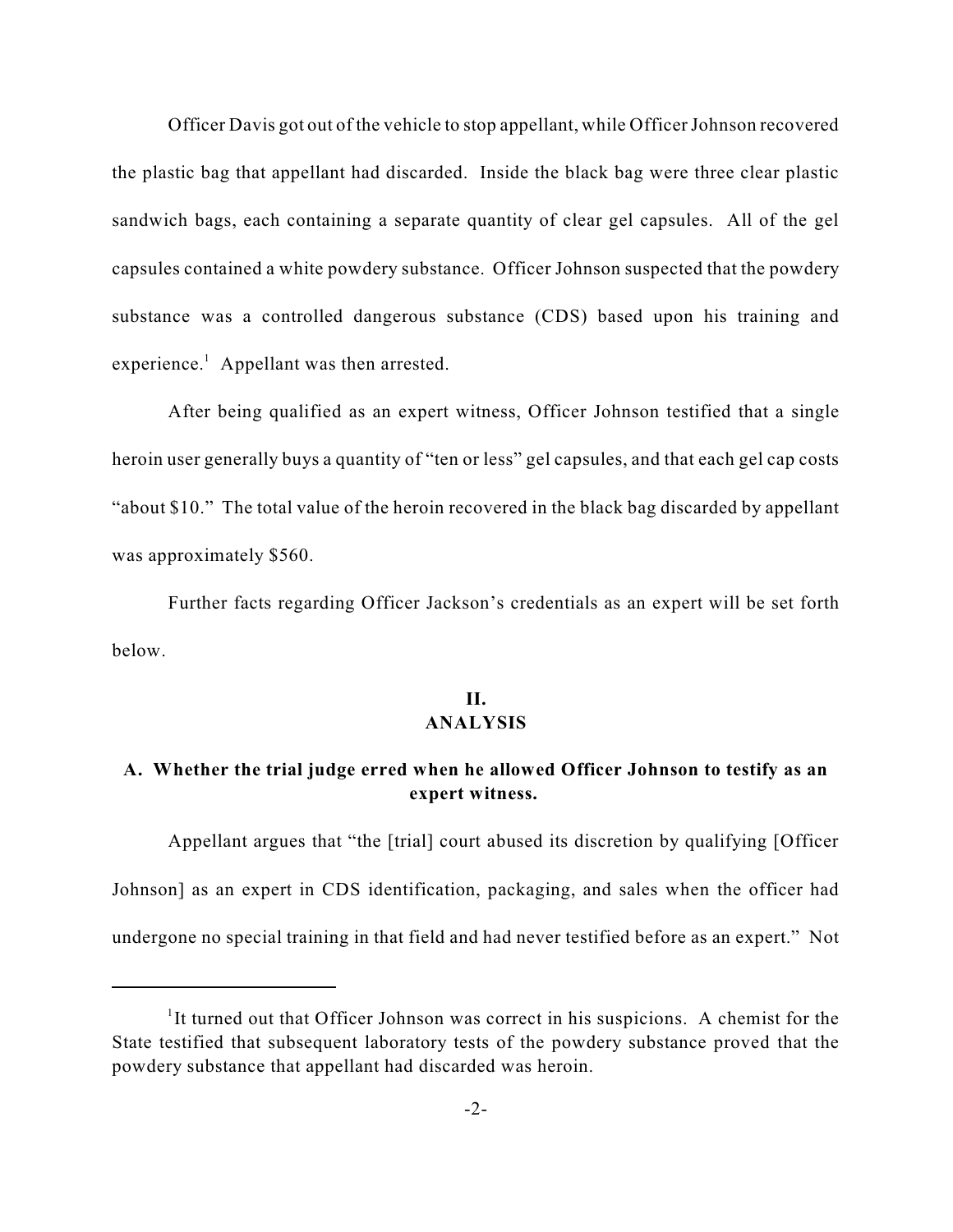surprisingly, the State maintains that the court properly exercised its discretion in allowing Officer Johnson to testify as an expert.

"Generally, a trial court has 'wide latitude in deciding whether to qualify a witness as an expert or to admit or exclude particular expert testimony.'" *Donati v. State*, 215 Md. App. 686, 742 (2014) (quoting *Massie v. State*, 349 Md. 834, 850-51 (1998)). It is well settled that the admissibility of expert testimony is within the sound discretion of the trial judge and will not be disturbed on appeal unless clearly erroneous. *Miller v. State*, 421 Md. 609, 622 (2011). Reversal of a trial court's ruling on the admissibility, *vel non*, of expert testimony "is warranted only if founded on an error of law or some serious mistake, or if the trial court has seriously abused its discretion." *Hartless v. State*, 327 Md. 558, 576 (1992).

Maryland Rule 5-702<sup>2</sup> provides, in pertinent part, that in determining whether a witness may give expert testimony, the court shall first determine "whether the witness is qualified as an expert by knowledge, skill, experience, training, or education[.]" It is well settled that "[t]o qualify as an expert, one need only possess such skill, knowledge, or experience in that field or calling as to make it appear that [the] opinion or inference will

 $2^2$ Maryland Rule 5-702, reads in full as follows:

Expert testimony may be admitted, in the form of an opinion or otherwise, if the court determines that the testimony will assist the trier of fact to understand the evidence or to determine a fact in issue. In making that determination, the court shall determine (1) whether the witness is qualified as an expert by knowledge, skill, experience, training, or education, (2) the appropriateness of the expert testimony on the particular subject, and (3) whether a sufficient factual basis exists to support the expert testimony.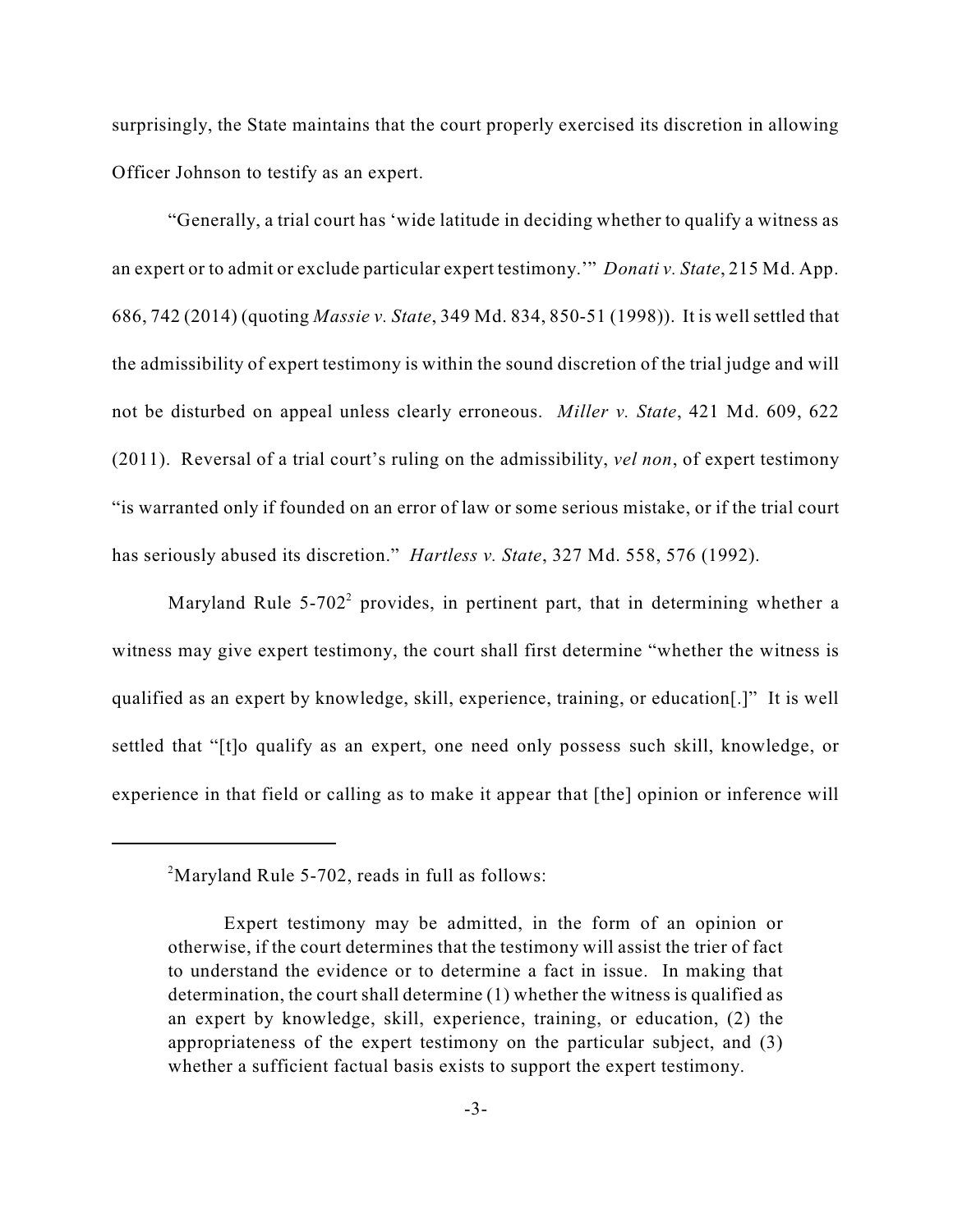probably aid the trier [of fact] in his search for truth." *Thanos v. State*, 330 Md. 77, 95 (1993) (internal quotation marks and citations omitted.) A trial judge "is free to consider any aspect of a witness's background in determining whether the witness is sufficiently familiar with the subject to render an expert opinion, including the witness's formal education, professional training, personal observations, and actual experience." *Massie*, 349 Md. at 851.

The fact that a witness has not previously testified as an expert witness is not, standing alone, reason to find the witness unqualified to testify as an expert. *See Oken v. State*, 327 Md. 628, 660-61 (1992) (affirming admission of expert testimony by FBI special agent regarding a "torn edge comparison" involving shoe rubber, despite the fact that the agent had made no such comparison with rubber previously, in light of his FBI training performing torn edge comparisons of other substances). *Oaks v. State*, 83 Md. App. 1, 9 (1990) (even though the witness lacked expertise in more specific "area of campaign financing," the court nevertheless did not err in admitting testimony of an accountant, because he had expertise in accounting which sufficed to "be of assistance to the jury in tracking the 'paper trail' of campaign contributions[.]").

In the subject case, when Officer Johnson was first offered as an expert, the court ruled that his qualifications were insufficient. The trial judge changed his mind, however, based on Officer Johnson's testimony that he had:

• Completed a week-long course conducted at the police academy in which he learned "how to distinguish . . . heroin, cocaine and the different main street level narcotics, what it feels like, what it looks like, and the different ways that it's packaged and distributed;"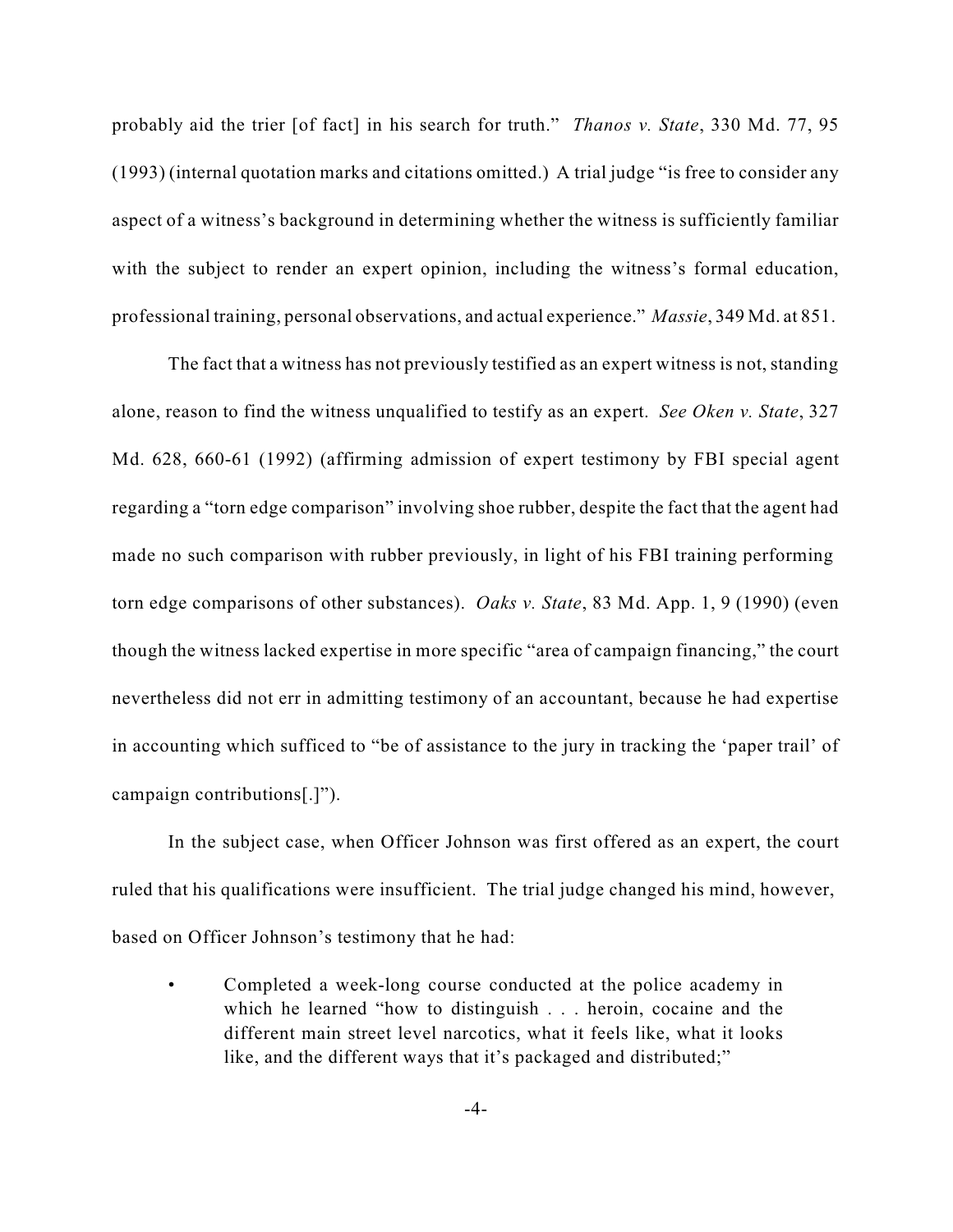- Participated in annual in-service police training;
- Made over 100 arrests for the distribution of CDS;
- Patrolled the streets of Baltimore City for seven years as a police officer, during which time he often saw individuals selling CDS;
- Engaged in conversations with nearly every individual he arrested for suspected CDS distribution, and, in about one-half of those conversations, acquired information about the distribution of CDS.
- Recovered CDS that tested positive as heroin.

When explaining why he changed his mind, the trial judge first noted that the issue presented was whether Officer Johnson's "level of knowledge [was] such that it [could] assist the jury in its fact finding function if he were to be deemed an expert by the court." The court then observed that although Officer Johnson had never before testified in any court as an expert in CDS identification, packaging, and sales, nevertheless, "there's a first for everything[.]"

As already mentioned, the expert testimony Officer Johnson gave was that the single gel capsules of heroin cost \$10, that a single heroin user generally buys "10 or less" gel caps, and that the total value of the 56 gel caps recovered from appellant was \$560. Based on Officer Johnson's experience in working as a police officer on the streets of Baltimore for seven years, making over 100 arrests for drug dealing, gathering information during his discussions with drug dealers and others on the street, his knowledge was sufficient to be of at least some assistance to the jury in making a decision as to whether appellant intended to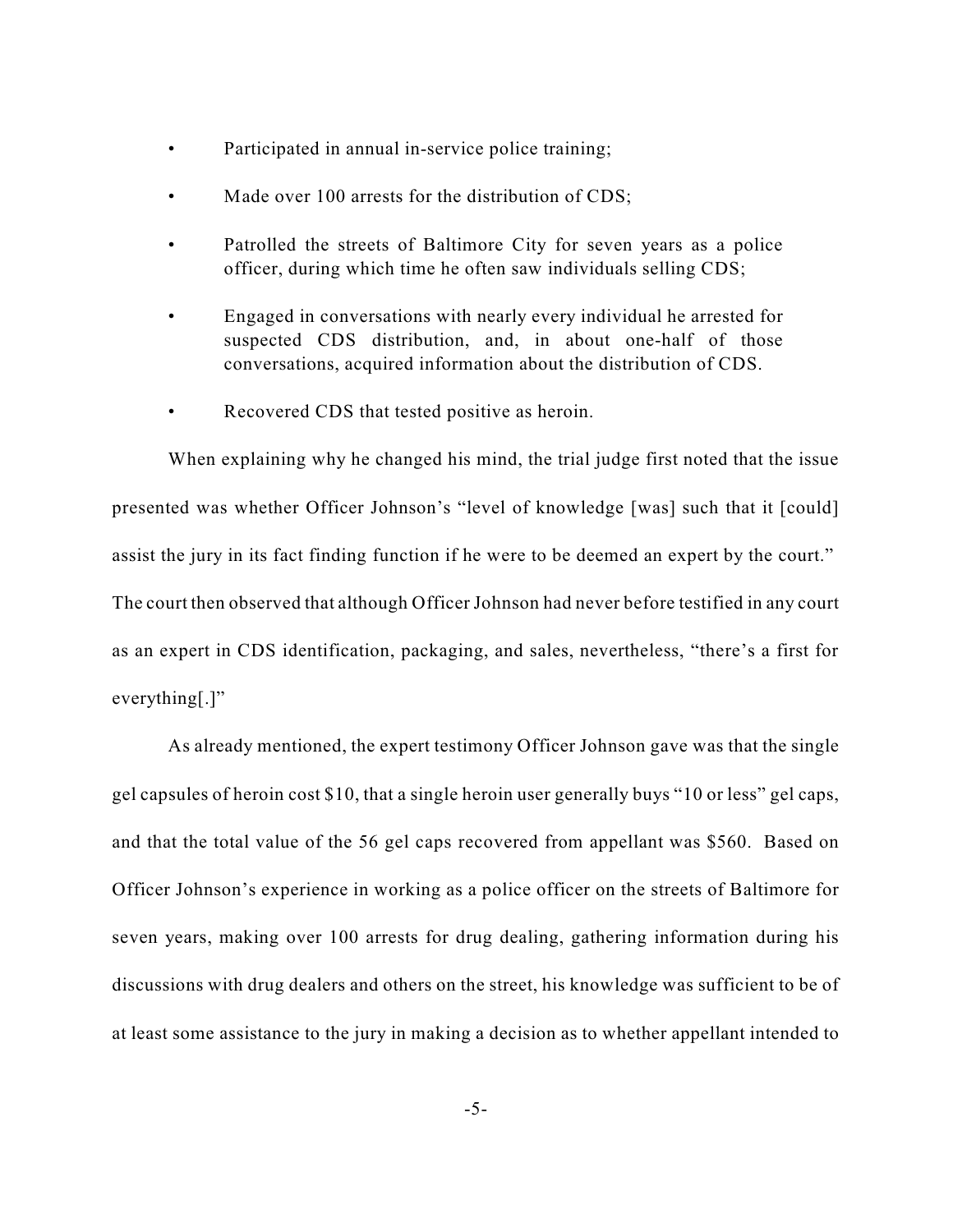distribute heroin. We therefore hold that the trial judge did not abuse his discretion when he ruled that Officer Johnson was qualified to testify as an expert witness regarding the identification, packaging, and sale of heroin.

#### **B. Whether the trial judge committed "plain error" when he instructed the jury.**

Appellant's second argument is that the court committed plain error when it used the term "believable doubt" instead of "reasonable doubt" on three occasions when he orally instructed the jury. Appellant asserts that, because "the court vacillated between the two concepts," it communicated "to the jury a mixed and unclear conception of the State's burden in this case." The State maintains that the issue as to whether an error in the instructions occurred is unpreserved. The State further contends that even if we were to review the issue pursuant to the plain error doctrine, no error occurred because the "trial court's reasonable doubt instruction was proper as it 'closely adhered' to the pattern instruction."

At the beginning of the jury instructions, the trial judge said:

I will tell you in advance that the instructions seem a bit lengthy. It is anticipated as part of your discharge of your duty as jurors that you will actually remember these instructions. Of course because the instructions are so lengthy, it's this Court's practice that I will actually give to the 12 of you who retire in a moment to deliberate two copies of these written instructions to share one amongst each of the six of you. That way you'll have a couple of copies that you can refer to should you have any questions regarding the instructions based upon, you know, your memory.

Now I am going to read these instructions to you because I haven't memorized them even though I've given them many, many times and I understand that pretty much the only individuals who like to be read to are individuals who are generally between the ages of about one-and-a-half and six. But I'm going to ask that you please now give the Court your undivided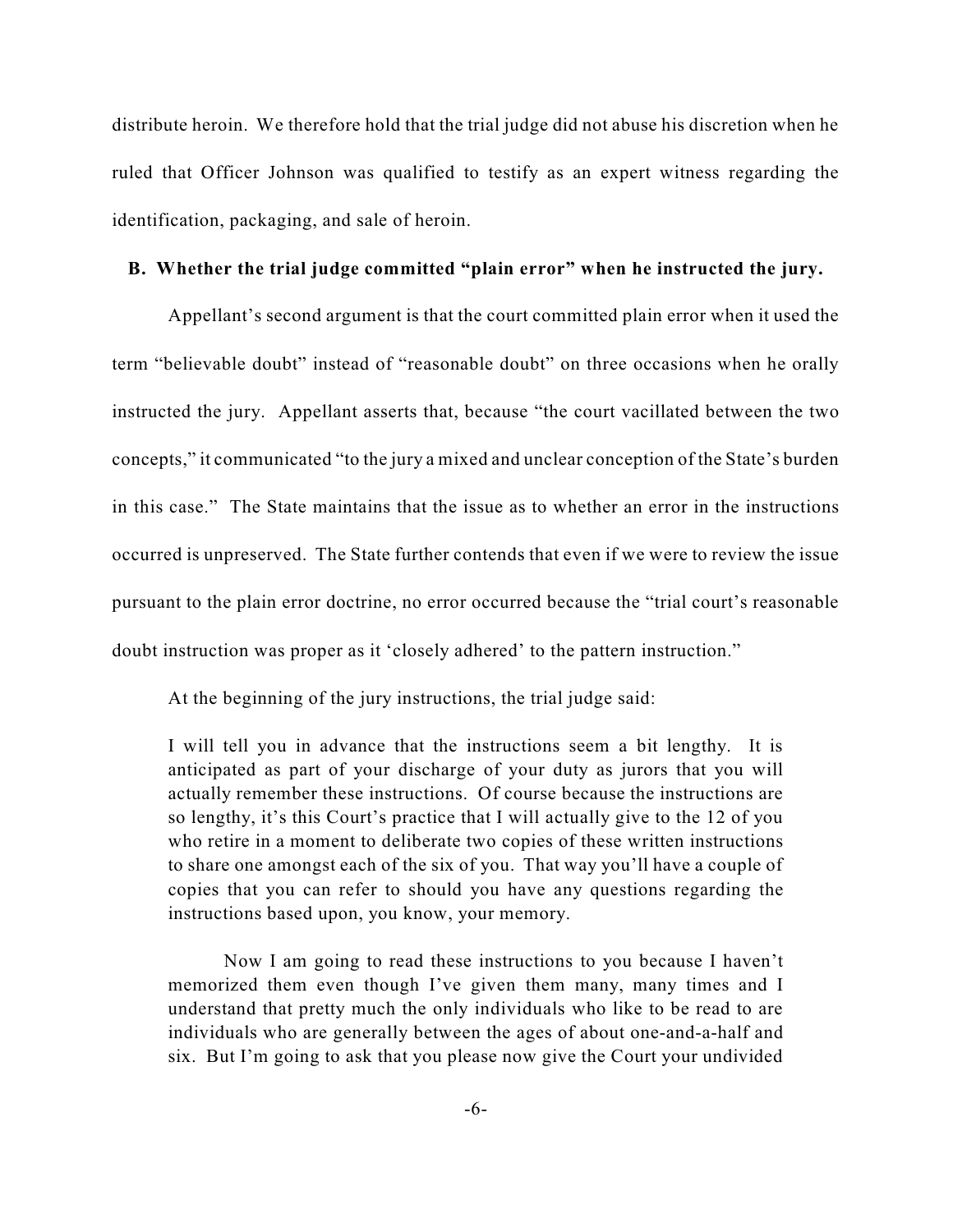attention as I read these instructions to you, remembering that I will give you a couple of copies to take with you along with the evidence back to the jury deliberation room.

The trial judge, as promised, proceeded to read the complete set of instructions to the jury. When he finished, neither counsel objected to any part of the instructions. After counsel gave their closing argument(s), the court provided the jury with two written copies of the instructions and told the jurors that they should consult the written instructions if anyone's memory needed clarification regarding the contents of the instructions. The judge emphasized that jurors should "feel free to refer to these to assist you, and I'm sure that that will greatly reduce, if not indeed wholly prevent any questions" that may arise during deliberations.

The written jury instructions submitted to the jury by the trial court contained no errors of any kind, and the instruction regarding the concept of "reasonable doubt" was completely in accordance with Md. State Bar Ass'n's, *Maryland Criminal Pattern Jury Instructions* (MPJI-CR) 2:02, at 210-11 (2<sup>nd</sup> ed. 2012).

In his oral instructions, the court said:

The Defendant, Martin McLain, is presumed to be innocent of the charges. This presumption remains throughout every stage of the trial and does not overcome unless you are convinced beyond a believable doubt that he is guilty.

The State has the burden of proving the guilt of the Defendant, Martin McLain, beyond a believable doubt. This burden remains on the State throughout the trial.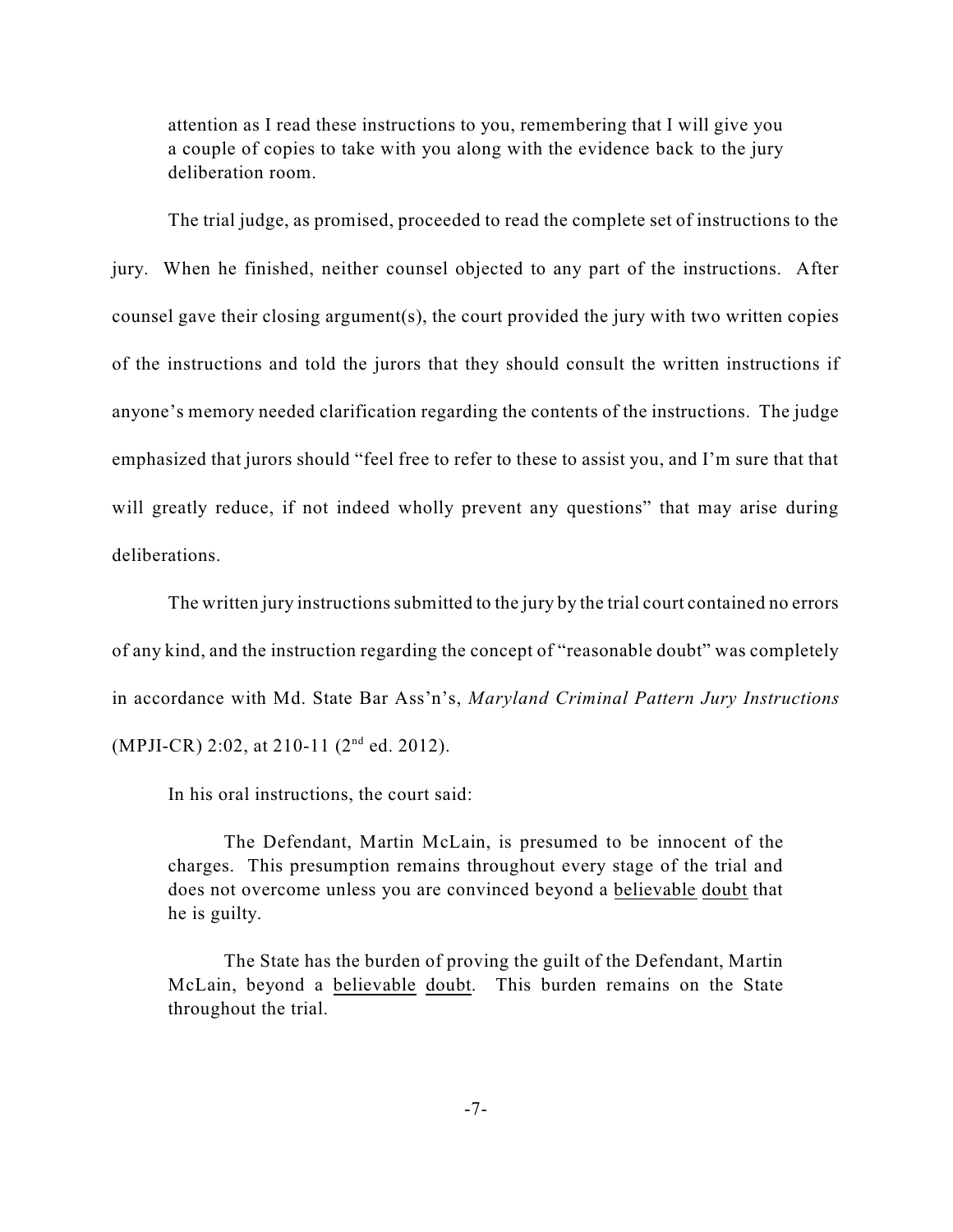The Defendant, Martin McLain, is not required to prove his innocence. However, the State is not required to prove guilt beyond all possible doubt or to a mathematical certainty; nor is the State required to negate every conceivable circumstance of innocence.

A reasonable doubt is a doubt founded upon reason. Proof beyond a believable doubt requires such proof as would convince you of the truth of the fact to the extent that you would be willing to act upon such belief without reservation in an important matter in your own business or personal affairs.

If you are not satisfied of the Defendant, Martin McLain's, guilt to that extent, then reasonable doubt exists and he must be found not guilty.

\* \* \*

You may not convict the Defendant unless you find that the evidence, when considered as a whole, establishes his guilt beyond a reasonable doubt.

(Emphasis added).

According to appellant, when the trial court substituted the word "believable" for "reasonable" three times in the portion of the oral instructions just quoted, the court committed plain error. As a result, despite the fact that his counsel did not object, appellant urges us to exercise our discretion under Maryland Rule 4-325(e) to recognize and correct "plain error." According to appellant, the error vitally affected his right to a fair and impartial trial.

Ordinarily, in order to secure appellate review of a jury instruction, a defendant must "object[ ] on the record promptly after the court instructs the jury, stating distinctly the matter to which the party objects and the grounds of the objection." Md. Rule 4-325(e). Appellant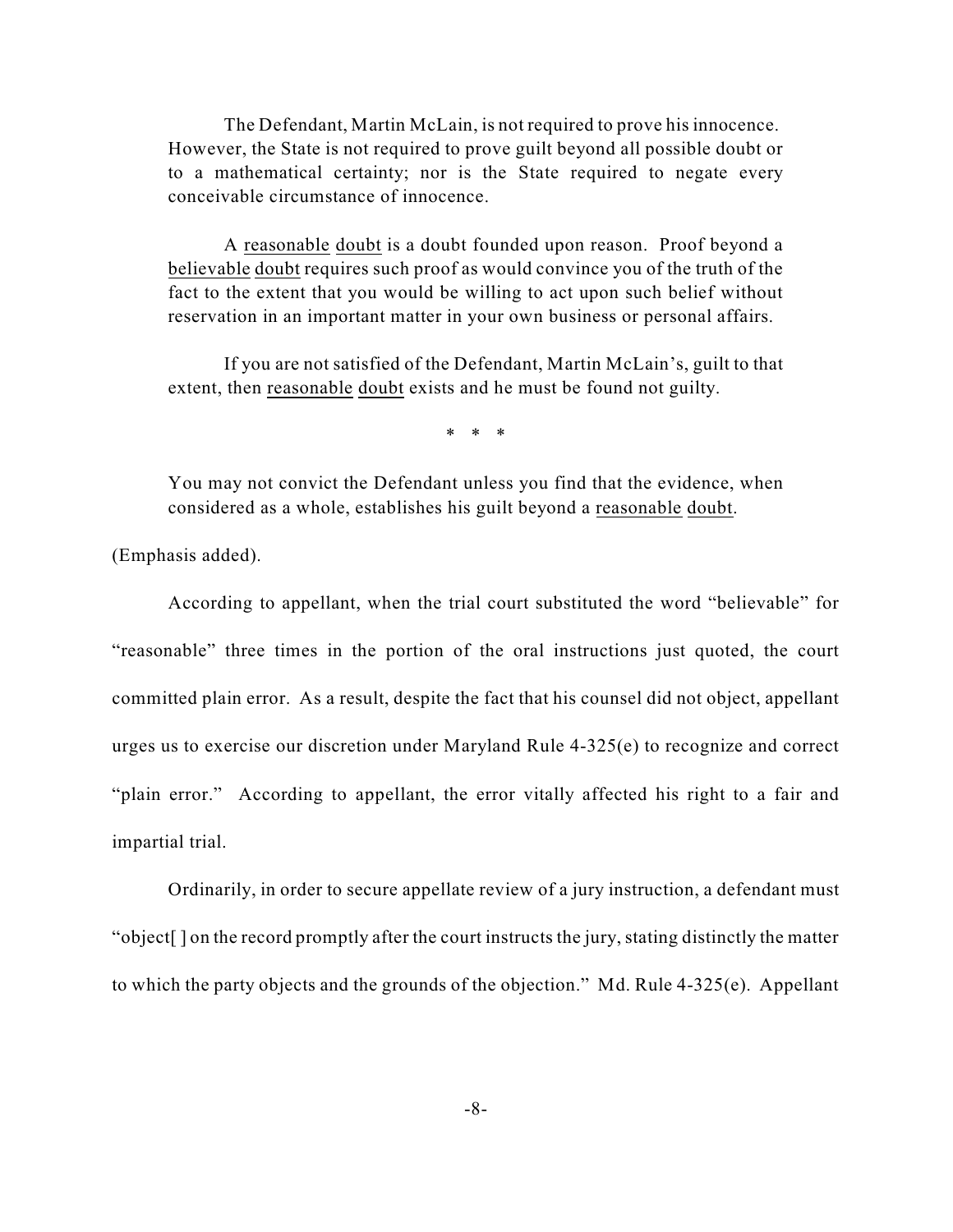did not object at the time of the instruction, nor did appellant's trial counsel offer any additions or suggest any changes when asked by the court if there were any exceptions.

There is an exception to the ordinary rule, however. Rule 4-325(e) provides that an appellate court may "take cognizance of any plain error in the instructions, material to the rights of the defendant, despite a failure to object."

While we have discretion to exercise plain error review, "we exercise that discretion only when the unobjected to error is compelling, extraordinary, exceptional or fundamental to assure the defendant a fair trial." *Turner v. State*, 181 Md. App. 477, 483 (2008) (citations omitted). Plain error review always has been, still is, and "will continue to be a rare, rare phenomenon." *Morris v. State*, 153 Md. App. 480, 507 (2003). This "plain error hurdle, high in all events, nowhere looms larger than in the context of alleged instructional errors." *Martin v. State*, 165 Md. App. 189, 198 (2005) (quotations and citations omitted), *cert. denied*, 391 Md. 115 (2006).

In *Morris*, while in the course of delivering "a lengthy exposition of pertinent law," the trial judge "made an inadvertent, subconscious slip of the tongue," 153 Md. App. at 509, when, instead of saying that the State did not have to prove guilt beyond "all possible doubt," the judge said "all reasonable doubt." *Id*. at 506. As in the case before us, the judge was "completely unaware of having misspoken," as were both the prosecutor and defense counsel. *Id*. Nevertheless, in *Morris*, "appellants, with hindsight, would now have us believe that the jurors, with the ears of a gazelle, pounced upon the slip that everyone else had missed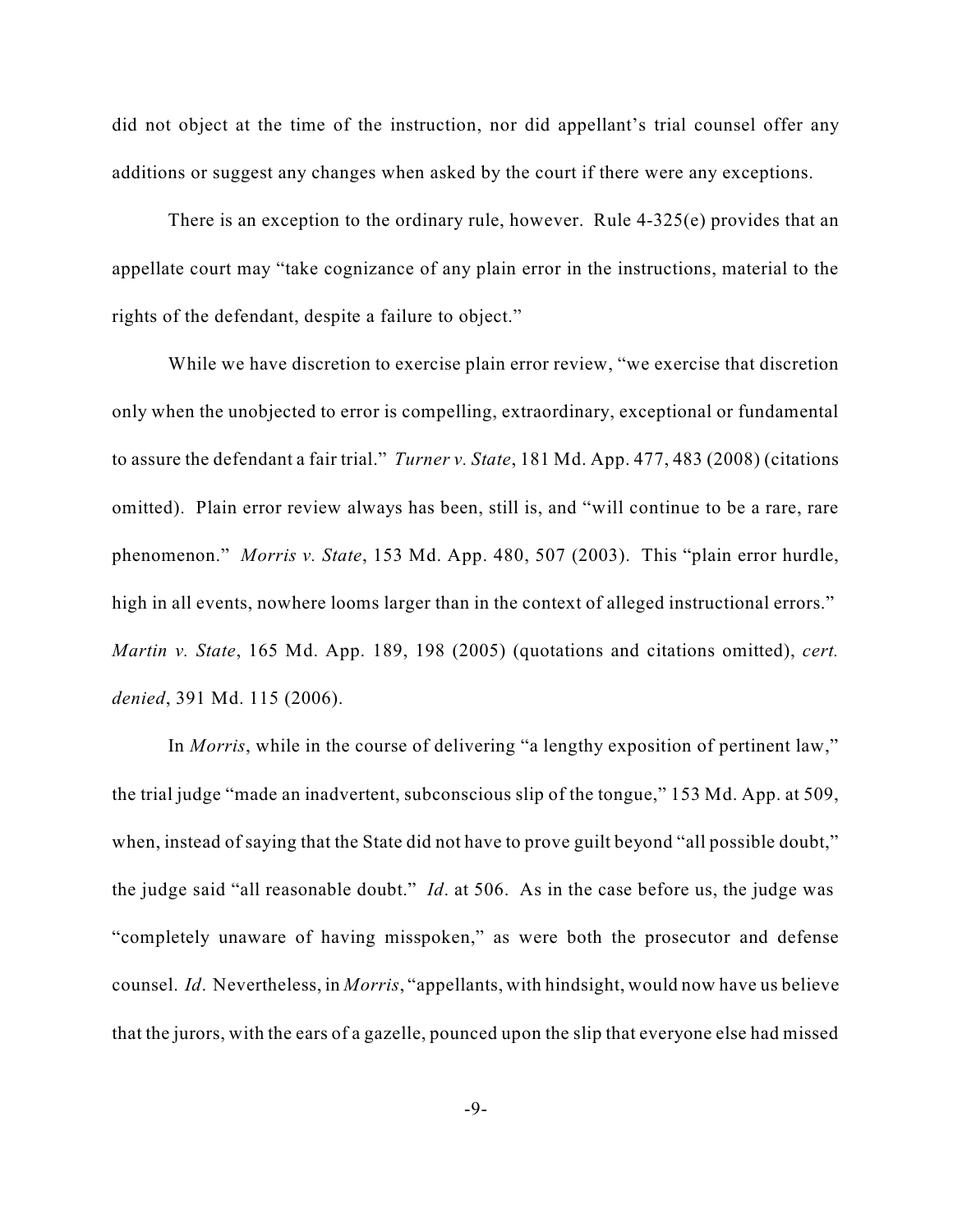and gave it possibly dispositive significance." *Id*. We declined to forgive the appellant's lack of preservation. Instead, we said that the case presents "a classic illustration of one of the key virtues of the preservation requirement," because, had the error been brought to the judge's attention as required, "he would immediately have corrected himself." *Id*. at 509. *See also*, *Bowman v. State*, 337 Md. 65, 69 (1994) ("The purpose of Rule 4-325(e) is to give the trial court an opportunity to correct an inadequate instruction."). The same is true in this case.

Appellant relies upon *Ruffin v. State*, 394 Md. 355, 357 (2006), in support of his contention that we should apply the plain error doctrine in this case. In *Ruffin*, the Court of Appeals reversed appellant's conviction after stating that a trial court's instructions regarding reasonable doubt must "closely adhere to" MPJI-CR 2:02. Appellant contends that the trial judge did not "closely adhere" to the pattern instructions in this case because the court said "believable doubt" instead of "reasonable doubt" three times.

*Ruffin* does not support appellant's position that we should reverse his conviction based on the plain error doctrine. In *Ruffin* there was no preservation issue, because defense counsel made a contemporaneous objection immediately after the trial judge failed to instruct in accordance with the pattern jury instructions. *Id*. at 358-59. Therefore, Ruffin did not have to invoke the plain error doctrine in order to prevail on appeal. Also, unlike the situation in *Ruffin*, during the oral instructions, the trial judge told the jurors twice that they should acquit the defendant if they did not find him guilty beyond a reasonable doubt.